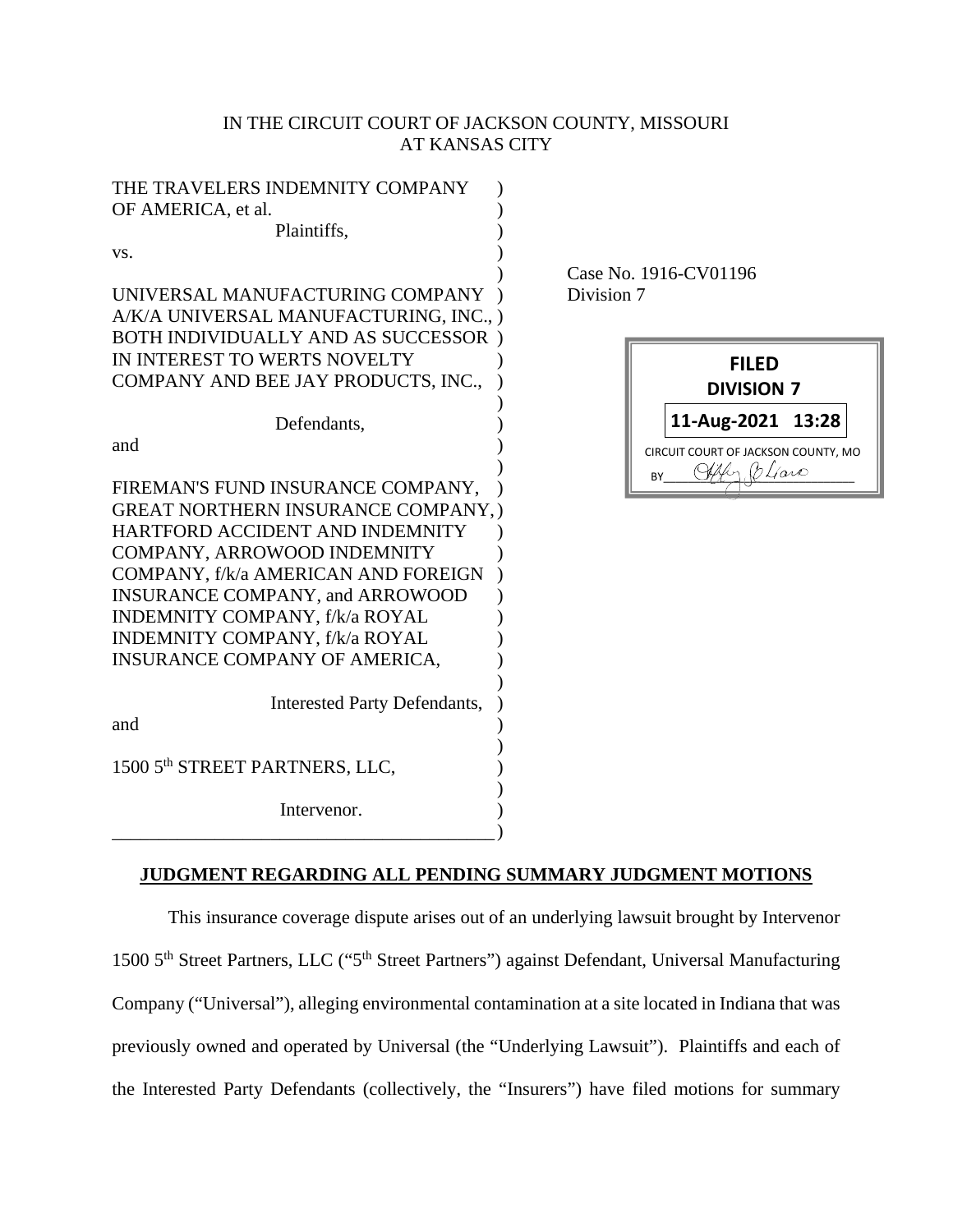judgment asserting that Missouri law applies to their respective general liability policies at issue, and therefore, under settled Missouri law, they owe no duty to defend or indemnify Universal with respect to the Underlying Lawsuit based on the pollution exclusions in each of the Insurers' policies. Universal has cross-moved for partial summary judgment against each of the Insurers, asserting that Indiana law should be applied to all of the Insurers' policies, and 5th Street Partners has filed memoranda in support of Universal's motions and in opposition to the Insurers' motions.

The Court finds that there are no disputed issues of material fact between the parties that would preclude entry of summary judgment. Having reviewed and considered the cross-Motions for Summary Judgment, and having heard oral argument on the choice of law issue via the WebEx platform on June 8, 2021, the Court finds that Missouri law applies to all insurance policies at issue in this action. Accordingly, the Court hereby **GRANTS** each of the Insurers' respective motions for summary judgment, **DENIES** Universal's motions for summary judgment, and enters final Judgment in favor of the Insurers for the reasons set forth below.

### **FACTUAL BACKGROUND**

 This action stems from an underlying lawsuit captioned: *1500 5th Street Partners, LLC v. Universal Manufacturing Company et al.*, pending in the United States District Court for the Southern District of Indiana, Indianapolis Division, Case No. 1:18-cv-1242 ("Underlying Lawsuit"). The plaintiff in the Underlying Lawsuit, 5th Street Partners, alleges that Universal owned and operated a manufacturing business from approximately 1979 to 2003 at 1520 W. 5th Street, Muncie, Indiana (the "Site").

The Underlying Lawsuit asserts two claims against Universal: the first under Indiana's Environmental Legal Action Statute, Indiana Code §§ 13-30-9-1 et seq., and the second under the federal Comprehensive Environmental Response, Compensation, and Liability Act, 42 U.S.C. §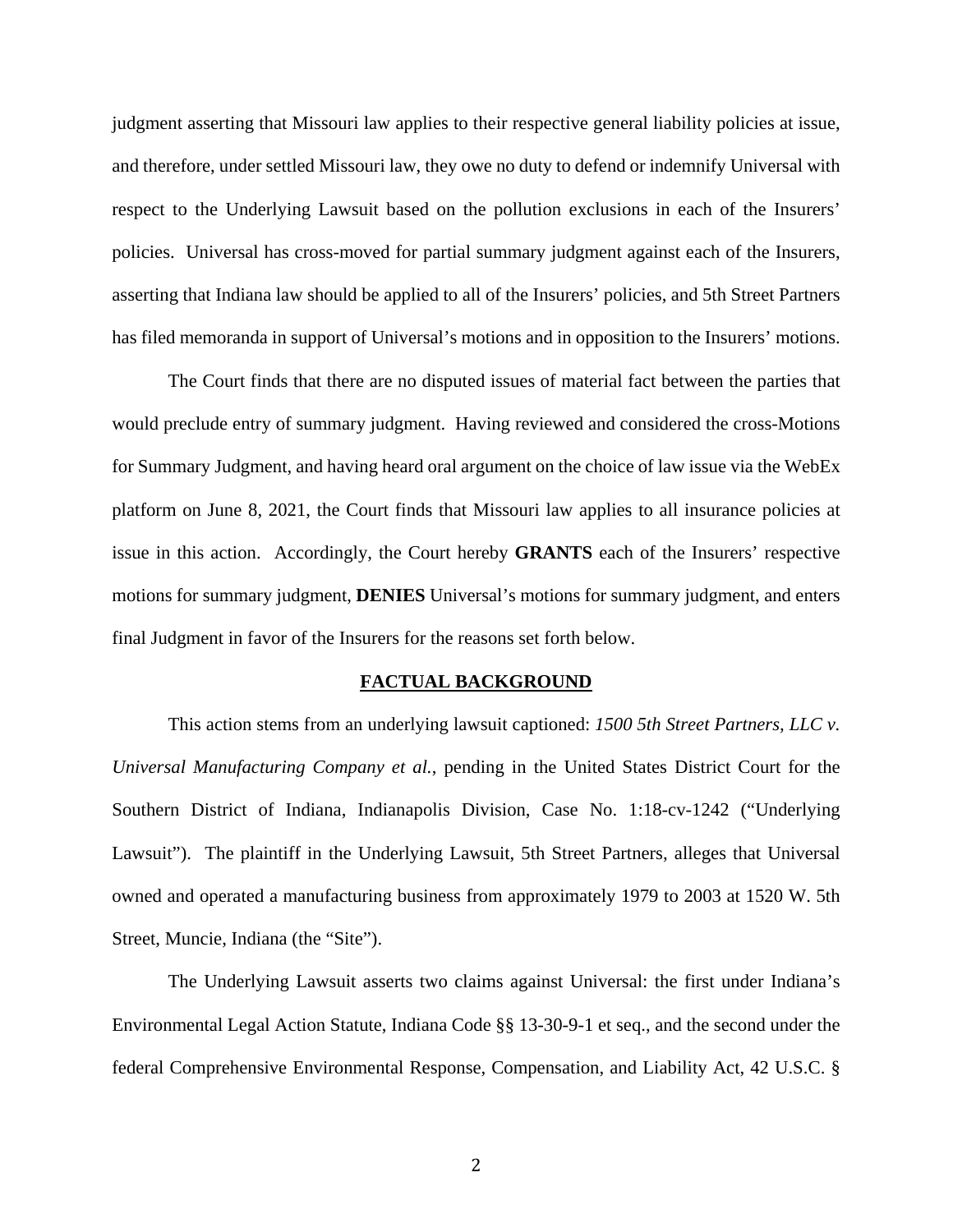9607(a)(4)(B) et seq. ("CERCLA"). In relevant part, the Underlying Lawsuit alleges that Universal is liable for the costs to investigate and remediate any existing contamination at the Site based on Universal's historic manufacturing operations there.

The Underlying Lawsuit further alleges that 5th Street Partners has incurred and will continue to incur costs in responding to the contamination at the Site for which it contends Universal is liable. 5th Street Partners seeks varied relief from Universal, including a judgment in "an amount that will fully and fairly compensate 5th Street Partners for its past and prospective damages."

Universal now seeks insurance coverage, including payment of defense costs plus any future costs owed to 5th Street Partners, from each of the Insurers, under all of the insurance policies at issue in this action. 5th Street Partners has intervened as a party in this action.

The parties stipulated that discovery is complete on issues related to choice of law with respect to application of the pollution exclusion and threshold issues related to whether Universal is a named insured or otherwise entitled to seek coverage under certain policies at issue in this action. Each Insurer moved for summary judgment, seeking a determination that Missouri law applies to all of the insurance policies at issue, and that, under Missouri law, summary judgment should be granted in their favor based upon the pollution exclusions contained in those insurance policies. National Surety Corporation, The American Insurance Company, The Travelers Indemnity Company of America, Travelers Property Casualty Company of America F/K/A The Travelers Indemnity Company of Illinois, and United States Fidelity And Guaranty Insurance Company also moved for summary judgment that Universal is not a named insured or otherwise entitled to seek coverage under any insurance policies issued by those insurers to Werts Novelty Co., Inc. and/or Werts Novelty Company, Incorporated (collectively "Werts") and/or other third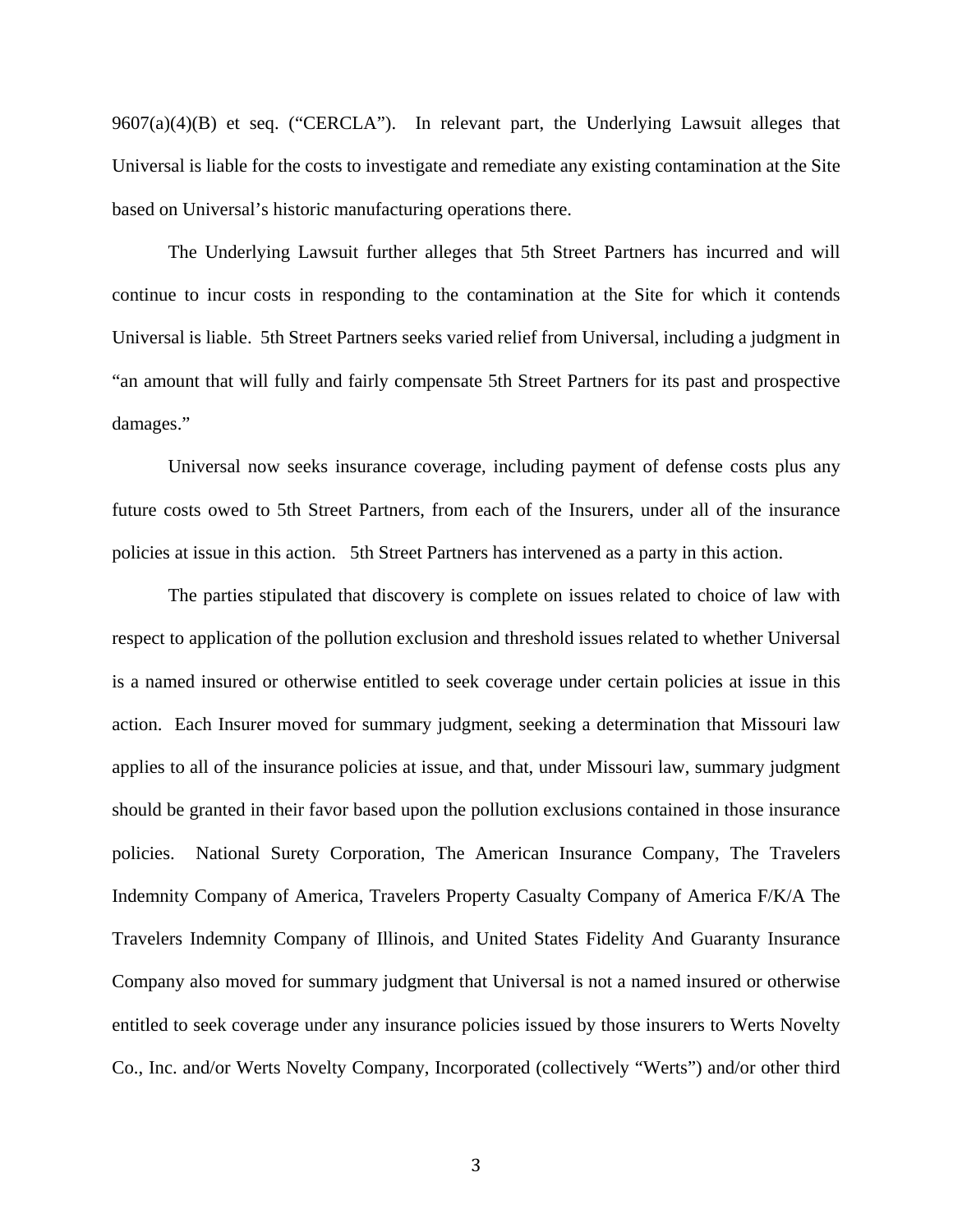parties (the "Werts Policies") that are at issue in this action.

In addition, Universal moved for partial summary judgment against each of the Insurers on choice of law and against certain Insurers with respect to the Werts Policies. Specifically, Universal seeks a declaration that Indiana law applies to all of the Insurers' policies at issue in this action and that it is also entitled to coverage under the Werts Policies. 5th Street Partners filed memoranda requesting that the Court grant Universal's motions for summary judgment and that the Court deny all of the Insurers' motions for summary judgment.<sup>1</sup>

# **CHOICE OF LAW ANALYSIS**

Missouri has adopted Sections 188 and 193 of the Restatement (Second) of Conflicts of

Laws (1971) for choice of law issues in casualty insurance contracts. *Viacom, Inc. v. Transit Cas.* 

*Co*., 138 S.W.3d 723, 724-25 (Mo. 2004). Section 188 provides that the law of the state with the

most significant relationship to the transaction and parties shall govern.

Section 188 states:

l

§ 188. Law Governing in Absence of Effective Choice by the Parties

- (1) The rights and duties of the parties with respect to an issue in contract are determined by the local law of the state which, with respect to that issue, has the most significant relationship to the transaction and the parties under the principles stated in § 6.
- (2) In the absence of an effective choice of law by the parties (see § 187), the contacts to be taken into account in applying the principles of § 6 to determine the law applicable to an issue include:

<sup>1</sup> The Court's entry of judgment in favor of the Insurers on the choice of law issue renders moot the parties' summary judgment motions with respect to whether UMC is entitled to coverage under the Werts Policies. This ruling also renders moot the Insurers' Motion To Strike Certain Paragraphs And Cited Evidence In UMC's Combined Statement of Uncontroverted Facts In Support Of Its Separate Motions For Partial Summary Judgment Against All Insurers, and Insurers' Motion To Strike Certain Refiled Statements Of Uncontroverted Facts And Cited Evidence In Support Of Universal's Oppositions To Motions For Summary Judgment. Accordingly, the Court declines to rule on those motions.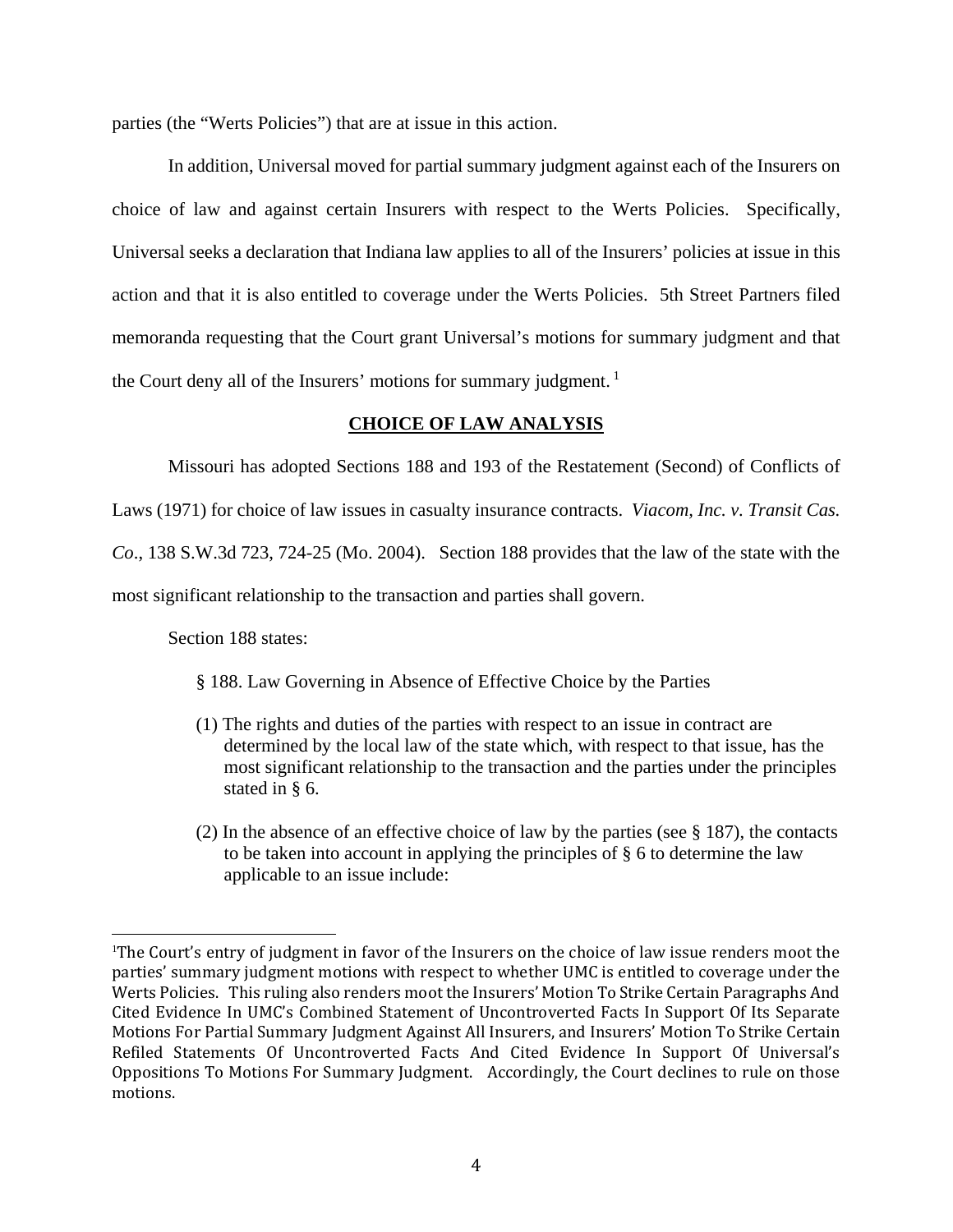- (a) the place of contracting,
- (b) the place of negotiation of the contract,
- (c) the place of performance,
- (d) the location of the subject matter of the contract, and
- (e) the domicile, residence, nationality, place of incorporation and place of business of the parties.

These contacts are to be evaluated according to their relative importance with respect to the particular issue.

(3) If the place of negotiating the contract and the place of performance are in the same state, the local law of this state will usually be applied, except as otherwise provided in ss 189-199 and 203.

Restatement (Second) of Conflict of Laws § 188 (1971).

The § 188(2) factors are not to be considered in a vacuum. *Dillard v. Shaughnessy, Fickel* 

*& Scott Architects, Inc.*, 943 S.W.2d 711, 715 (Mo. App. W.D. 1997). "Rather, they are contacts

to be considered 'in determining the choice of law under the principles of § 6' of the Restatement

(Second) of Conflict of Laws." *Id.* at 715, *quoting D.L.C. v. Walsh*, 908 S.W.2d 791, 795 (Mo.

App. W.D. 1995). "Thus, in weighing and interpreting the five factors set out in Section 188(2)

we must be guided by the principles set out in Section 6." *Id.*

Section 6 sets out seven guiding principles as follows:

§ 6. Choice-of-law Principles

\* \* \*

- (2) When there is no such [statutory] directive, the factors relevant to the choice of the applicable rule of law include
	- (a) the needs of the interstate and international systems,
	- (b) the relevant policies of the forum,
	- (c) the relevant policies of other interested states and the relative interests of those states in the determination of the particular issue,
	- (d) the protection of justified expectations,
	- (e) the basic policies underlying the particular field of law,
	- (f) certainty, predictability and uniformity of result, and
	- (g) ease in the determination and application of the law to be applied.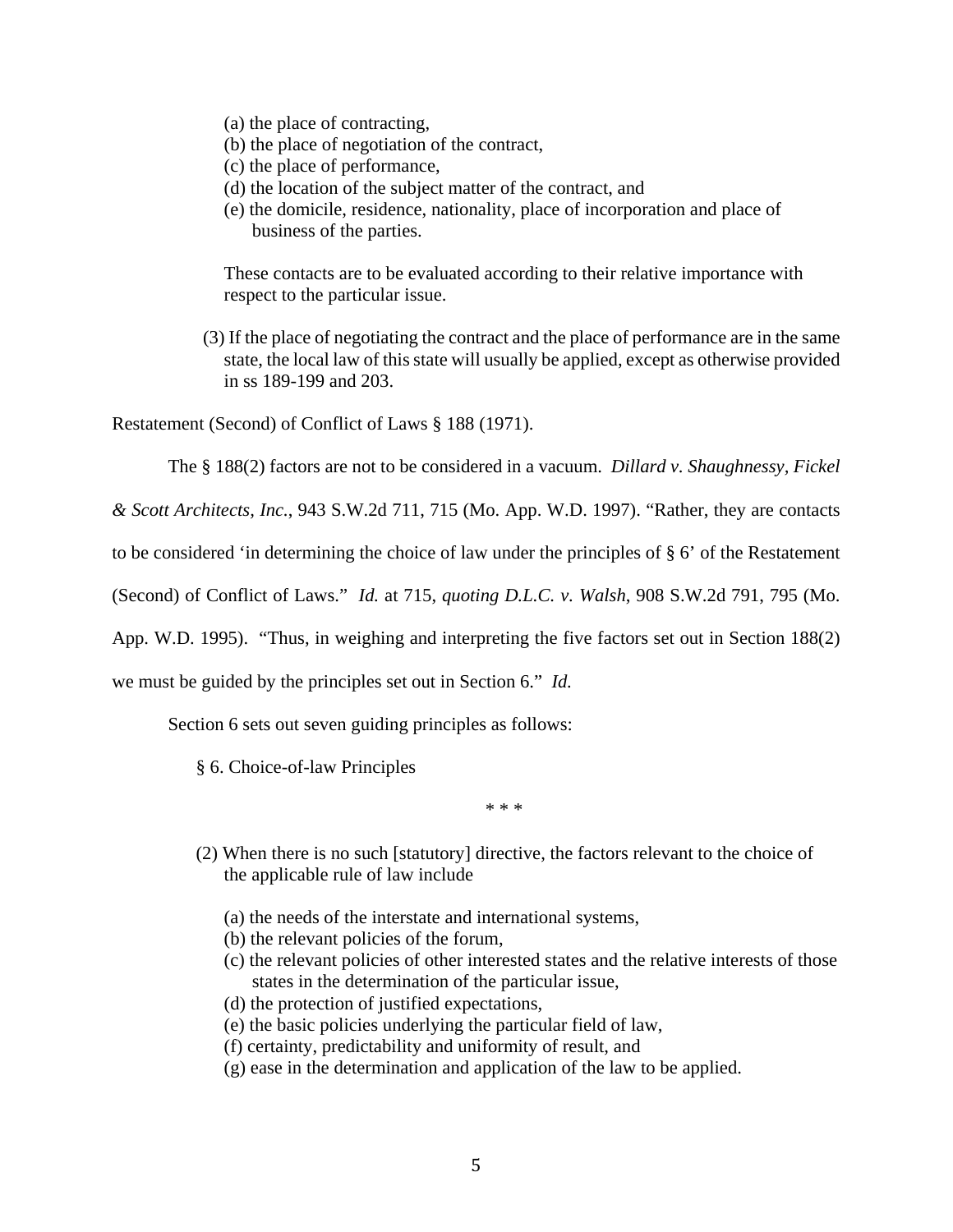### Restatement (Second) of Conflict of Laws § 6(2).

Restatement (Second) of Conflict of Laws § 193 provides:

The validity of a contract of fire, surety or casualty insurance and the rights created thereby are determined by the local law of the state which the parties understood was to be the principal location of the insured risk during the term of the policy, unless with respect to the particular issue, some other state has a more significant relationship under the principles stated in § 6 to the transaction and the parties, in which event the local law of the other state will be applied.

The principal location of the risk during the term of an insurance policy as set forth under §193 is afforded less weight, where, as here, the policies cover a group of risks scattered throughout two or more states. *Viacom,* 138 S.W.3d at 725.

This Court has reviewed the uncontroverted fact submissions by the parties with respect to choice of law, and analyzed those facts, as required by *Viacom*, under Restatement (Second) of Conflict of Laws § 188, guided by the principles set forth in §6, and under §193.

Based on the totality of the facts, the Court finds that the Restatement factors weigh heavily in favor of the application of Missouri law. All of the policies at issue were fully or predominantly negotiated, contracted for, delivered, and performed in Missouri. Missouri also was the location of the subject matter of all policies. Universal's principal place of business and the location of its legal and insurance functions were in Missouri. And Missouri was the location of the principal place of business and headquarters for the named insureds to the Werts Policies, one of which was a Missouri corporation and another of which (the owner) worked from and resided in Missouri. Thus, under this § 188 analysis, Missouri is the state with the most significant relationship to the transactions and parties to the insurance contracts, under the principles set forth in §6.

Universal nonetheless argues that under §193 Comment (f), the Court should apply Indiana law to the policies because the Site is located in Indiana. Universal's argument, however, ignores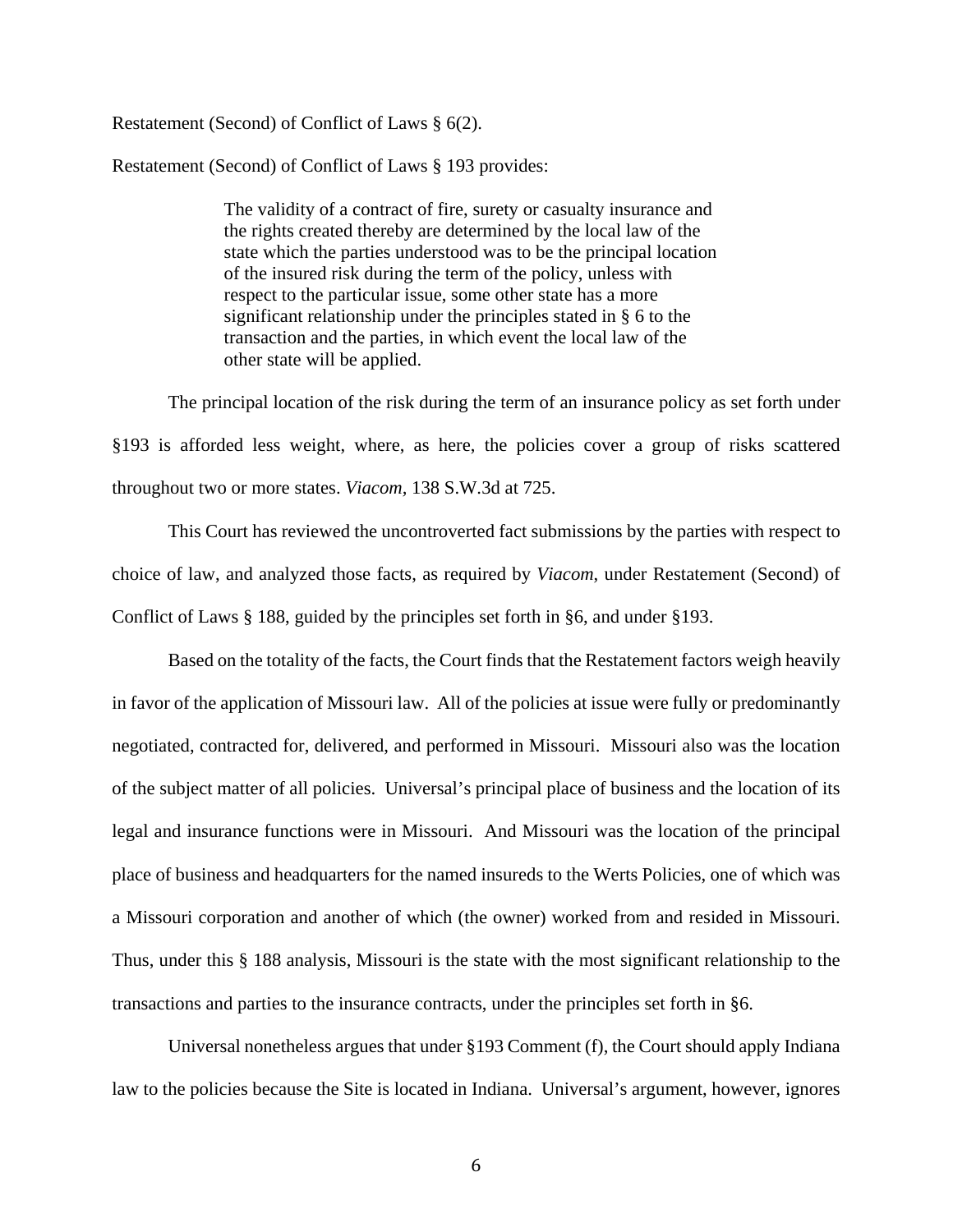the controlling decision in *Viacom.* There, the Missouri Supreme Court held that Section 193 is given less weight and does not control a choice of law determination, where, as here, the liability insurance policies covered risks scattered throughout two or more states. 138 S.W. 2d at 725. Like *Viacom*, the subject policies here provided general liability coverage on at least a nationwide basis. Moreover, consistent with *Viacom,* the Court finds that, based on the totality of the circumstances, Missouri is the state which the parties understood to be the principal location of the insured risk during the term of all of the policies at issue.

In sum, after considering the facts and circumstances as they apply to §§ 188 and 193 of the Restatement, it is not a sufficient basis for this Court to choose Indiana law simply because Universal seeks coverage for its alleged liability related to a Site located in Indiana. *Viacom,* 138 S.W.3d at 725. Accordingly, the Court finds that, under both §§ 188 and 193, guided by the principles set forth in § 6, the totality of the circumstances warrants the application of Missouri law to all insurance policies at issue in this action.

### **APPLICATION OF THE POLLUTION EXCLUSION**

Each of the Insurers has moved for summary judgment in their favor under Missouri law, based upon the pollution exclusions contained in each of the insurance policies at issue.

Under Missouri law, the absolute pollution exclusions of the type found in each of the insurance policies at issue (with the exception of the Werts Policies issued between 1976 and 1986), preclude coverage for Universal's claims. *Doe Run Res. Corp. v. Am. Guarantee & Liab. Ins.*, 531 S.W. 3d 508, 512–13 (Mo. 2017); *Cas. Indem. Exch. v. City of Sparta,* 997 S.W. 2d 545, 550 (Mo. App. 1999); *United Fire & Cas. Co. v. Titan Contractors Serv., Inc.*, 751 F.3d 880, 886 (8th Cir. 2014); *Doe Run Res Corp v Lexington Ins Co*, 719 F.3d 868, 876 (8th Cir. 2013

The Court further finds that even if Universal could meet its initial burden of establishing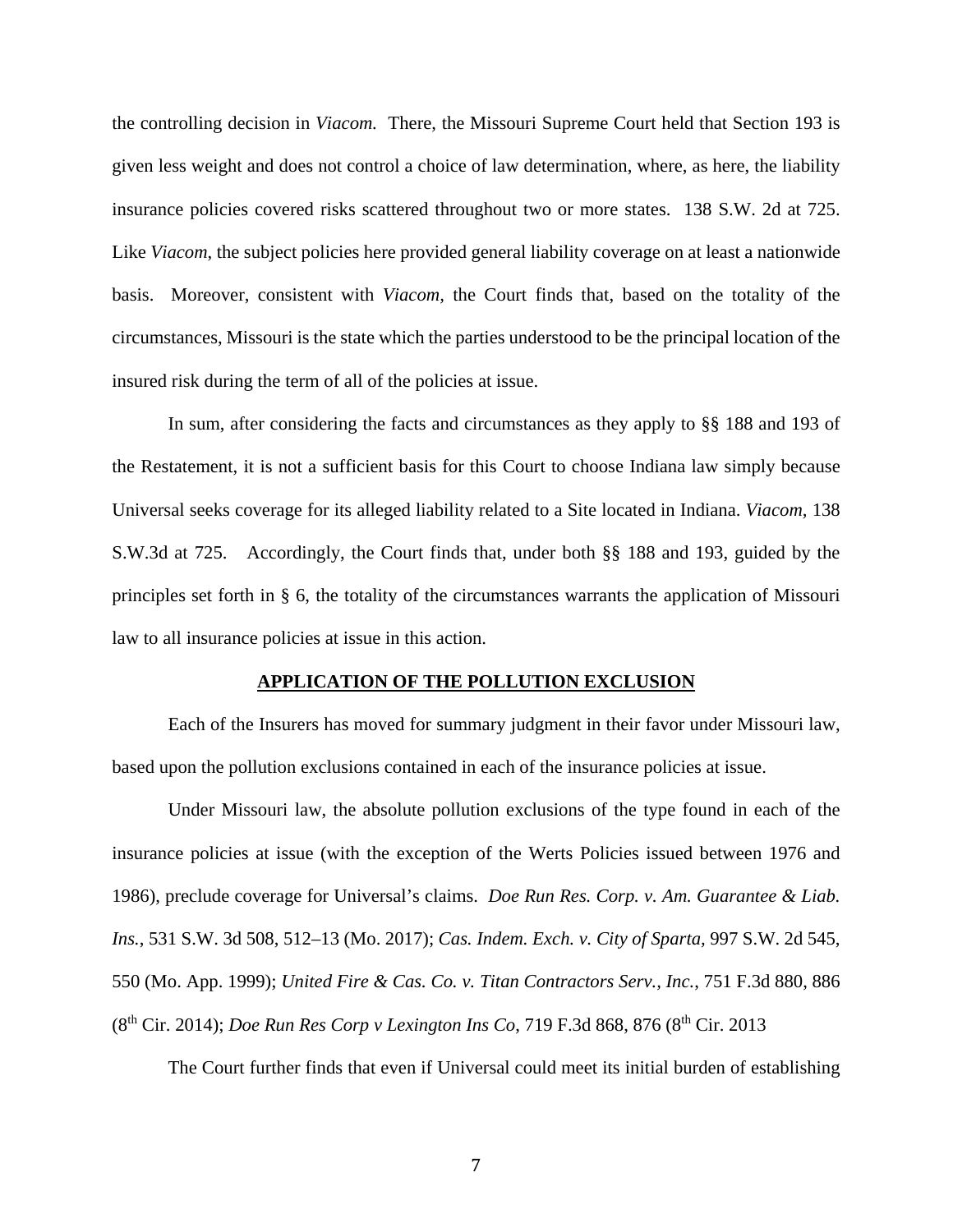that it is entitled to seek coverage under any of the Werts Policies issued by United States Fidelity And Guaranty Insurance Company, National Surety Corporation, and/or The American Insurance Company between 1976 and 1986, each of those policies contain a pollution exclusion typically referred to as the "sudden and accidental" pollution exclusion. As with the absolute pollution exclusion discussed above, this exclusion in each of those policies is unambiguous and, under Missouri law, bars coverage for the claims asserted in the Underlying Lawsuit related to the Site, according to its plain meaning. *See, e.g., Aetna Cas. & Sur. Co. v. General Dynamics Corp*. 968 F.2d 707 (8th Cir. 1992); *Liberty Mutual Ins. Co. v. FAG Bearings Corp*., 153 F.3d 919, 922-923 (8th Cir. 1998); *Trans World Airlines, Inc. v. Assoc. Aviation Underwriters*, 58 S.W.3d 609, 621 (Mo. App. E.D. 2001).

Further, neither Universal nor 5th Street Partners have opposed the Insurers' request for summary judgment based on the pollution exclusions in any of the policies at issue if Missouri law is found to apply. Accordingly, this Court grants each of the Insurer's motions for summary judgment in their favor, based upon the pollution exclusions in their policies. This Court, likewise, denies each of Universal's motions for partial summary judgment against the Insurers.

Wherefore, upon consideration of the submissions of the parties, argument of counsel, and being in all other respects duly advised in the premises, it is hereby **ORDERED, ADJUDGED, and DECREED** as follows:

Judgment is entered in favor of The Travelers Indemnity Company of America, Travelers Property Casualty Company of America F/K/A The Travelers Indemnity Company of Illinois, United States Fidelity and Guaranty Insurance Company, National Surety Corporation, The American Insurance Company, Great Northern Insurance Company, Federal Insurance Company, Twin City Fire Insurance Company, Hartford Casualty Insurance Company, and Arrowood